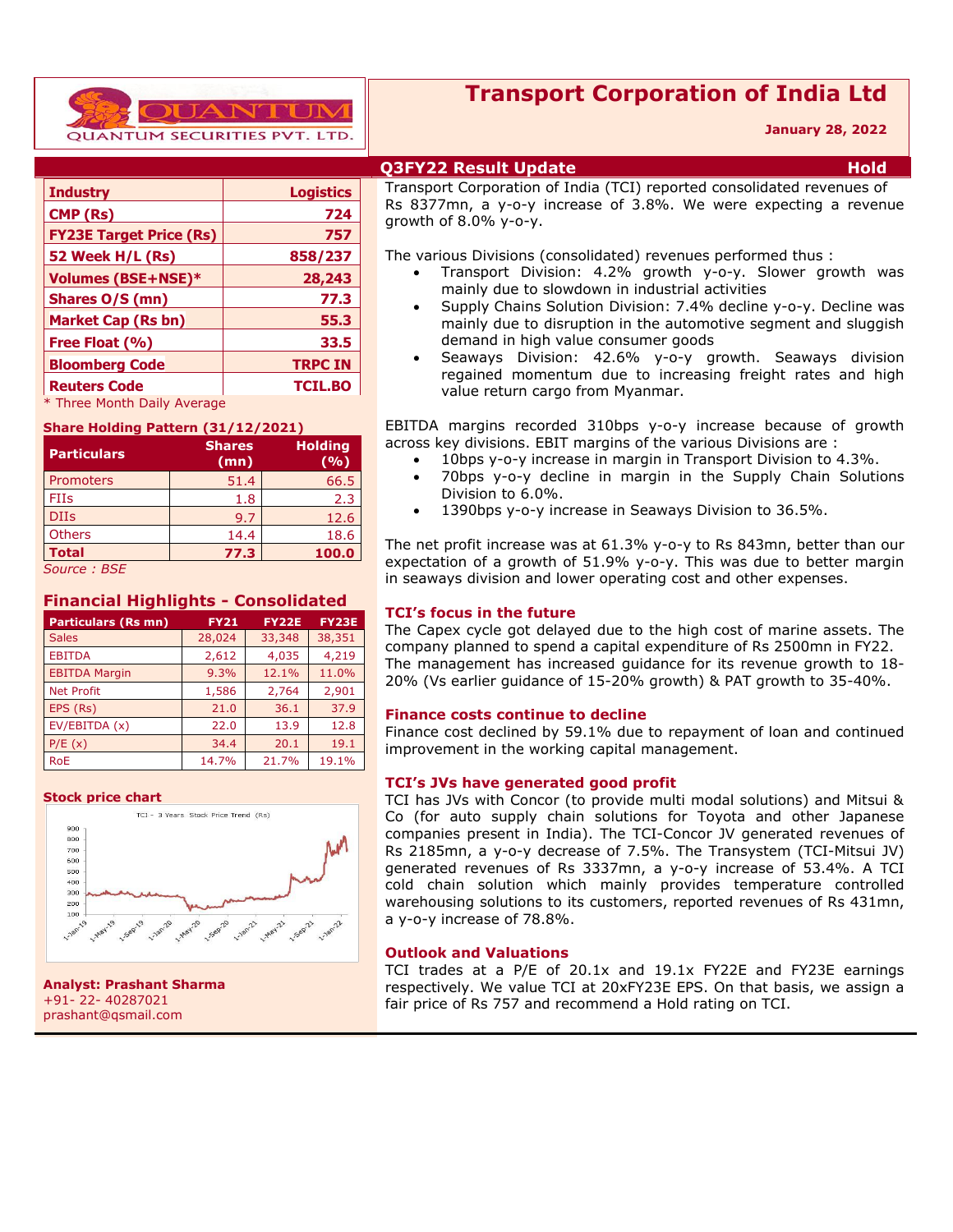# **Quantum Securities**

### **Segmental Performance (Consolidated)**

|                               |               |               | $Y$ -o-Y      |              | $Q$ -o-Q      |                |               | $Y$ -o- $\overline{Y}$ |
|-------------------------------|---------------|---------------|---------------|--------------|---------------|----------------|---------------|------------------------|
| <b>Consolidated (Rs mn)</b>   | <b>Q3FY22</b> | <b>Q3FY21</b> | <b>Change</b> | Q2FY22       | <b>Change</b> | <b>9MFY22</b>  | <b>9MFY21</b> | <b>Change</b>          |
| <b>Transport Division</b>     | 4,323         | 4,149         | 4.2%          | 4,128        | 4.7%          | 12,098         | 10,000        | 21.0%                  |
| <b>Supply Chain Solutions</b> | 2,788         | 3,011         | $-7.4%$       | 2,843        | $-1.9%$       | 7,894          | 6,669         | 18.4%                  |
| Seaways Division              | 1,479         | 1,038         | 42.6%         | 1,342        | 10.2%         | 3,971          | 2,593         | 53.2%                  |
| <b>Energy Division</b>        | 6             | 3             | 111.5%        | 21           | $-73.6%$      | 41             | 33            | 25.2%                  |
| Unallocable & Corporate       | 23            | 27            | $-16.2%$      | 24           | $-4.6%$       | 76             | 115           | $-34.2%$               |
| Less: Intersegment Revenues   | 188           | 111           | 69.9%         | 78           | 143.1%        | 367            | 171           | 114.1%                 |
| Less: Other Income            | 53            | 46            | 15.9%         | 29           | 82.2%         | 123            | 142           | $-13.2%$               |
| <b>Total</b>                  | 8,377         | 8,071         | 3.8%          | 8,251        | 1.5%          | 23,590         | 19,097        | 23.5%                  |
| <b>PBT</b>                    |               |               |               |              |               |                |               |                        |
| <b>Transport Division</b>     | 188           | 173           | 8.1%          | 162          | 15.7%         | 477            | 334           | 42.7%                  |
| <b>Supply Chain Solutions</b> | 167           | 200           | $-16.7%$      | 166          | 0.3%          | 454            | 398           | 13.9%                  |
| <b>Seaways Division</b>       | 540           | 235           | 129.7%        | 480          | 12.4%         | 1313           | 430           | 205.3%                 |
| Power Division                | $-1$          | $-3$          | 75.8%         | 15           | <b>NA</b>     | 24             | 15            | 60.5%                  |
| Less: Interest                | 26            | 63            | $-59.1%$      | 33           | $-21.3%$      | 106            | 206           | $-48.6%$               |
| Less: Unallocable Expense     | 27            | 22            | 25.5%         | 31           | $-13.1%$      | 87             | 71            | 21.7%                  |
| Less: Unallocable Income      | 24            | 27            | $-9.8%$       | 25           | $-5.5%$       | 78             | 114           | $-31.6%$               |
| Add: Profit/loss of JV        | 72            | 52            | 39.1%         | 73           | $-0.8%$       | 180            | 97            | 84.8%                  |
| Less: Exceptional Items       | $\mathbf{0}$  | $-104$        | <b>NA</b>     | $\mathbf{0}$ | <b>NA</b>     | $\overline{0}$ | $-104$        | <b>NA</b>              |
| <b>Total</b>                  | 936           | 495           | 89.4%         | 858          | 9.2%          | 2,332          | 1,007         | 131.7%                 |
| <b>EBIT Margins</b>           |               |               |               |              |               |                |               |                        |
| <b>Transport Division</b>     | 4.3%          | 4.2%          | $+10$ bps     | 3.9%         | $+40$ bps     | 3.9%           | 3.3%          | $+60$ bps              |
| <b>Supply Chain Solutions</b> | 6.0%          | 6.7%          | $-70$ bps     | 5.8%         | $+20$ bps     | 5.7%           | 6.0%          | $-30$ bps              |
| Seaways Division              | 36.5%         | 22.6%         | $+1390$ bps   | 35.8%        | $+70$ bps     | 33.1%          | 16.6%         | $+1650$ bps            |

### **Quarterly Financials (Consolidated)**

| <b>Consolidated (Rs mn)</b>   | <b>Q3FY22</b> | <b>Q3FY21</b> | $Y$ -o-Y<br><b>Change</b> | <b>Q2FY22</b> | $Q$ -o-Q<br><b>Change</b> | <b>9MFY22</b> | <b>9MFY21</b> | $Y$ -o-Y<br><b>Change</b> |
|-------------------------------|---------------|---------------|---------------------------|---------------|---------------------------|---------------|---------------|---------------------------|
| <b>Income from operations</b> | 8,377         | 8,071         | 3.8%                      | 8,251         | 1.5%                      | 23,590        | 19,097        | 23.5%                     |
| Less:                         |               |               |                           |               |                           |               |               |                           |
| Operating cost                | 6,575         | 6,602         | $-0.4%$                   | 6,542         | 0.5%                      | 18,727        | 15,677        | 19.5%                     |
| Staff cost                    | 436           | 373           | 17.0%                     | 412           | 6.1%                      | 1,260         | 1,015         | 24.2%                     |
| Other operating expenses      | 273           | 299           | $-8.7%$                   | 253           | 8.0%                      | 708           | 679           | 4.2%                      |
| <b>EBITDA</b>                 | 1,092         | 797           | 37.0%                     | 1,045         | 4.5%                      | 2,895         | 1,726         | 67.7%                     |
| EBITDA margin                 | 13.0%         | 9.9%          | $+310$ bps                | 12.7%         | $+30$ bps                 | 12.3%         | 9.0%          | $+330$ bps                |
| Other income                  | 53            | 46            | 15.9%                     | 29            | 82.2%                     | 123           | 142           | $-13.2%$                  |
| Depreciation                  | 255           | 233           | 9.6%                      | 256           | $-0.5%$                   | 759           | 648           | 17.2%                     |
| <b>EBIT</b>                   | 890           | 610           | 45.9%                     | 818           | 8.8%                      | 2,259         | 1,220         | 85.2%                     |
| Financial expenses            | 26            | 63            | $-59.1%$                  | 33            | $-21.3%$                  | 106           | 206           | $-48.6%$                  |
| Profit/loss of JV             | 72            | 52            | 39.1%                     | 73            | <b>NA</b>                 | 180           | 97            | 84.8%                     |
| <b>PBT</b>                    | 936           | 495           | 89.4%                     | 858           | 9.2%                      | 2,333         | 1,007         | 131.7%                    |
| <b>Taxation</b>               | 108           | 65            | 65.6%                     | 96            | 12.3%                     | 268           | 158           | 70.1%                     |
| <b>PAT</b>                    | 828           | 429           | 93.0%                     | 762           | 8.8%                      | 2,065         | 849           | 143.1%                    |
| Non controlling interest      | $-15$         | 11            | <b>NA</b>                 | 2             | <b>NA</b>                 | $-9$          | 14            | <b>NA</b>                 |
| <b>Net Profit</b>             | 843           | 523           | 61.3%                     | 760           | 11.0%                     | 2,074         | 939           | 120.8%                    |
| EPS (Rs)                      | 11.0          | 6.8           | 61.3%                     | 9.9           | 11.0%                     | 27.1          | 12.3          | 120.8%                    |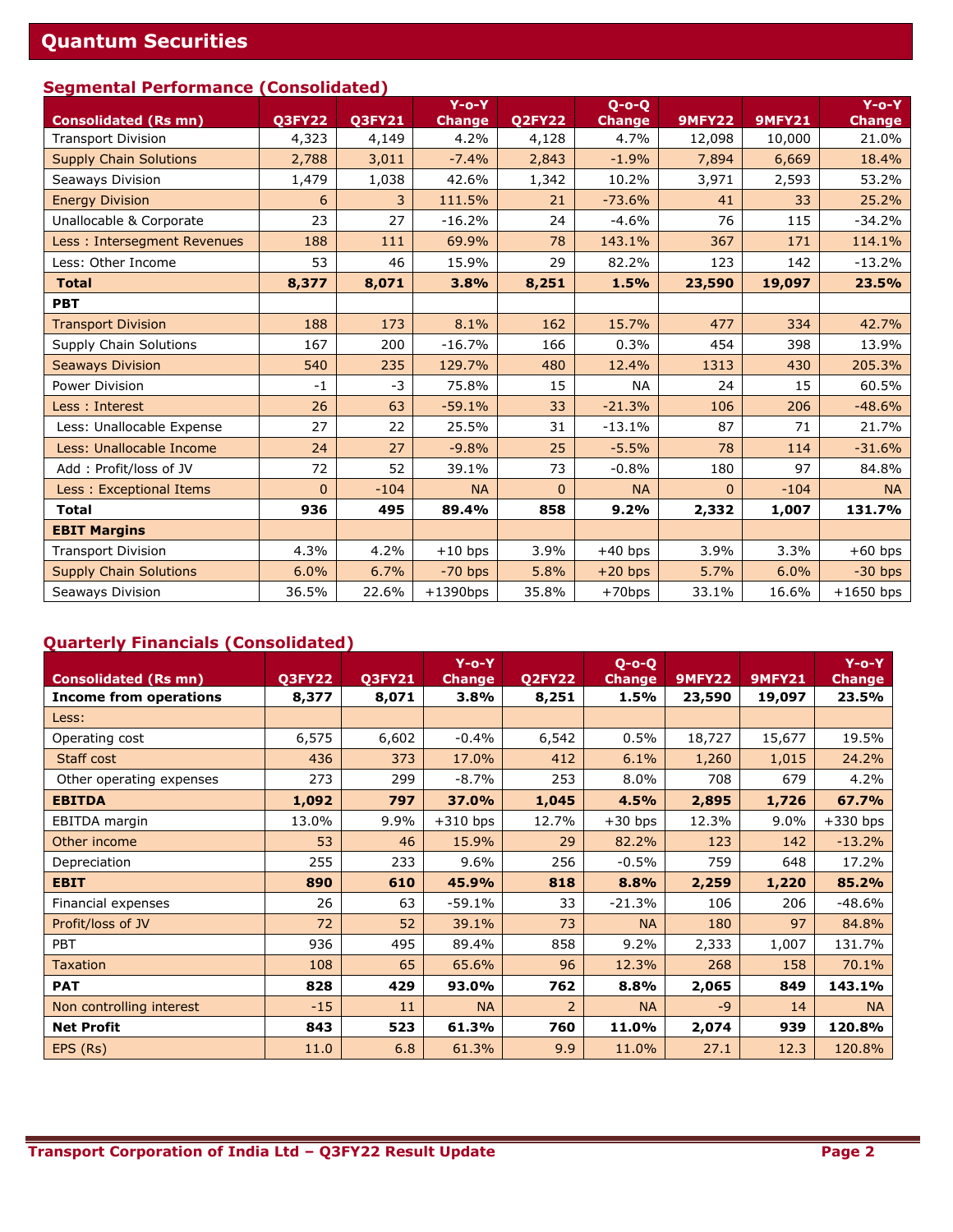### **Income Statement (Consolidated)**

| Y/E March (Rs mn)             | <b>FY18</b> | <b>FY19</b>    | <b>FY20</b> | <b>FY21</b> | <b>FY22E</b> | <b>FY23E</b> |
|-------------------------------|-------------|----------------|-------------|-------------|--------------|--------------|
| <b>Income from operations</b> | 23,461      | 27,537         | 27,178      | 28,024      | 33,348       | 38,351       |
| Y-o-Y Growth                  | 20.8%       | 17.4%          | $-1.3%$     | 3.1%        | 19.0%        | 15.0%        |
| Less:                         |             |                |             |             |              |              |
| Operating cost                | 19,068      | 22,515         | 22,143      | 22,972      | 26,479       | 30,872       |
| Staff cost                    | 1,245       | 1,408          | 1,572       | 1,455       | 1,667        | 1,918        |
| Other operating expenses      | 1,021       | 1,124          | 1,058       | 984         | 1,167        | 1,342        |
| <b>EBITDA</b>                 | 2,127       | 2,489          | 2,405       | 2,612       | 4,035        | 4,219        |
| <b>EBITDA Margin</b>          | 9.1%        | 9.0%           | 8.8%        | 9.3%        | 12.1%        | 11.0%        |
| Exceptional items             | 0           | 7              | $-99$       | $-104$      | 0            | 0            |
| Other income                  | 182         | 195            | 201         | 255         | 183          | 230          |
| Depreciation & amortization   | 687         | 774            | 825         | 928         | 930          | 1,000        |
| <b>EBIT</b>                   | 1,623       | 1,917          | 1,682       | 1,835       | 3,289        | 3,449        |
| Financial expenses            | 322         | 374            | 343         | 267         | 258          | 258          |
| Share in Net Profit of JV     | 224         | 251            | 251         | 201         | 200          | 200          |
| <b>PBT</b>                    | 1,525       | 1,794          | 1,590       | 1,743       | 3,230        | 3,391        |
| <b>Taxation</b>               | 287         | 333            | 159         | 238         | 452          | 475          |
| <b>PAT</b>                    | 1,238       | 1,460          | 1,431       | 1,504       | 2,778        | 2,916        |
| Minority interest             | 6           | $\overline{9}$ | 15          | 23          | 14           | 15           |
| <b>Adjusted Net Profit</b>    | 1,232       | 1,445          | 1,515       | 1,586       | 2,764        | 2,901        |
| Y-o-Y Growth                  | 52.6        | 17.3           | 4.9         | 4.7         | 74.3         | 5.0          |
| EPS (Rs)                      | 16.1        | 18.9           | 19.8        | 21.0        | 36.1         | 37.9         |

### **Balance Sheet Statement (Consolidated)**

| Y/E March (Rs mn)                      | <b>FY18</b> | <b>FY19</b> | <b>FY20</b> | <b>FY21</b> | <b>FY22E</b> | <b>FY23E</b> |
|----------------------------------------|-------------|-------------|-------------|-------------|--------------|--------------|
| Share capital                          | 153         | 153         | 154         | 154         | 154          | 154          |
| Reserves and surplus                   | 7,465       | 8,766       | 10,085      | 11,543      | 13,600       | 16,501       |
| Shareholders' funds                    | 7,618       | 8,920       | 10,239      | 11,697      | 13,754       | 16,655       |
| <b>Borrowed fund</b>                   | 3,953       | 4,142       | 3,686       | 2,347       | 2,347        | 2,347        |
| Lease liability                        | 0           | 0           | 31          | 118         | 118          | 118          |
| Minority interest                      | 47          | 52          | 57          | 86          | 86           | 86           |
| Deferred tax liability (Net)           | 445         | 390         | 102         | 273         | 273          | 273          |
| <b>Total Liabilities</b>               | 12,062      | 13,504      | 14,115      | 14,521      | 16,578       | 19,479       |
| <b>Net fixed assets</b>                | 6,821       | 7,308       | 7,933       | 8,046       | 8,093        | 8,094        |
| Investments                            | 1,358       | 1,168       | 1,354       | 1,500       | 1,440        | 1,380        |
| Current assets, loans & advances       | 5,799       | 7,683       | 6,321       | 7,750       | 10,348       | 13,804       |
| Less: Current liabilities & provisions | 1,915       | 2,656       | 1,493       | 2,776       | 3,303        | 3,799        |
| <b>Net current assets</b>              | 3,883       | 5,027       | 4,828       | 4,974       | 7,045        | 10,005       |
| <b>Total Assets</b>                    | 12,062      | 13,504      | 14,115      | 14,521      | 16,578       | 19,479       |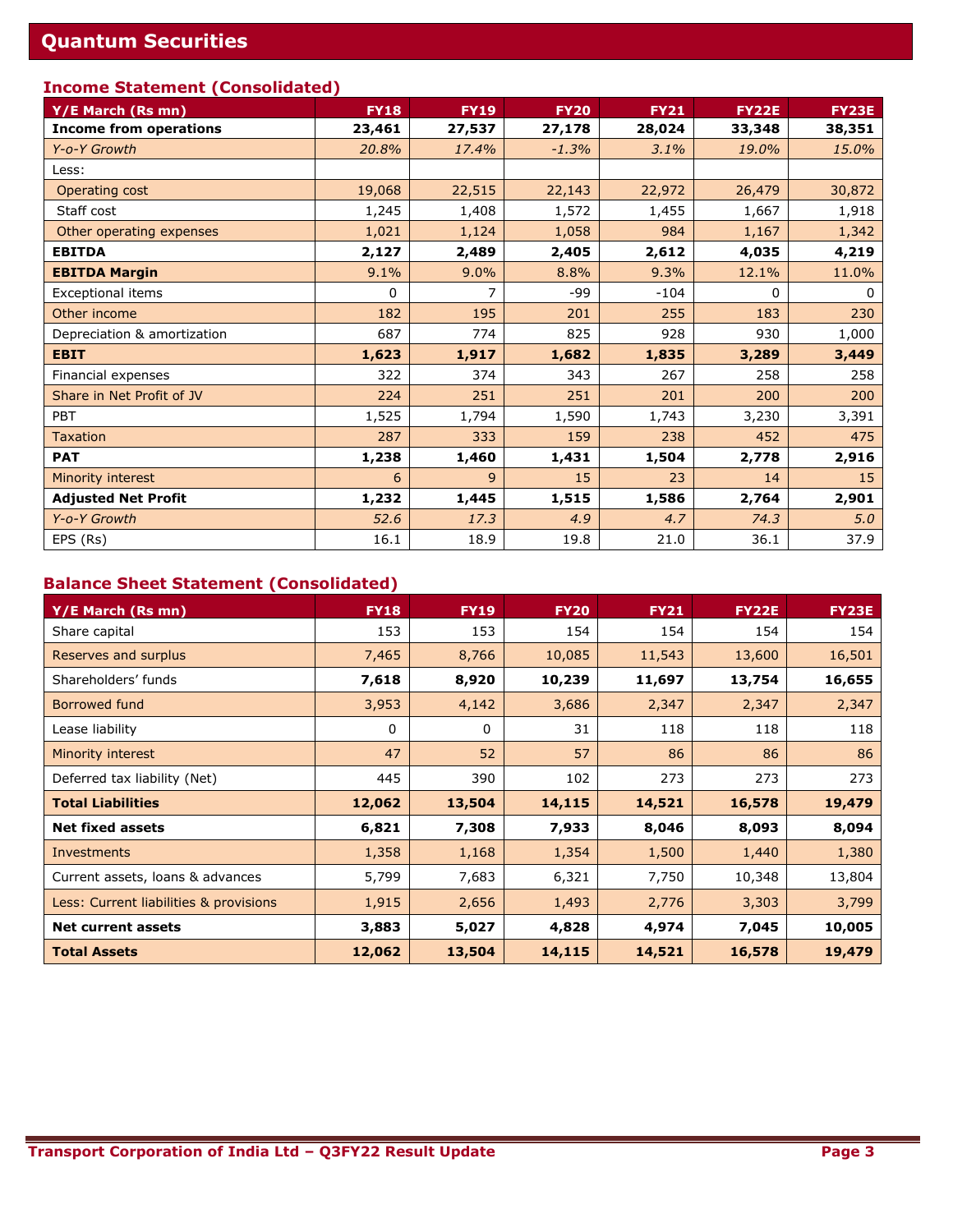### **Cash Flow Statement (Consolidated)**

| Y/E March (Rs mn)                  | <b>FY18</b> | <b>FY19</b> | <b>FY20</b>  | <b>FY21</b>  | <b>FY22E</b> | <b>FY23E</b> |
|------------------------------------|-------------|-------------|--------------|--------------|--------------|--------------|
| Profit before tax                  | 1525        | 1794        | 1590         | 1743         | 3230         | 3391         |
| Depreciation                       | 687         | 774         | 825          | 928          | 930          | 1000         |
| Interest expense                   | 322         | 374         | 343          | 267          | 258          | 258          |
| Change in receivables              | $\Omega$    | $\Omega$    | $\Omega$     | $\Omega$     | $\Omega$     | $\Omega$     |
| Change in inventories              | $-679$      | $-902$      | 278          | $-237$       | $-971$       | $-912$       |
| Change in other current assets     | $-8$        | $-20$       | $-13$        | $-5$         | $-11$        | $-12$        |
| Change in current liabilities      | 366         | $-949$      | 1201         | $-1061$      | $-415$       | $-390$       |
| Taxes paid, net                    | $-287$      | $-333$      | $-159$       | $-238$       | $-452$       | $-475$       |
| <b>CF from Operations</b>          | 2247        | 1486        | 2917         | 2703         | 3113         | 3373         |
| Capex, net                         | $-1440$     | $-1980$     | $-1480$      | $-1469$      | $-1678$      | $-1679$      |
| (Purchase)/sale of investments     | $-458.4$    | 189.4       | $-185.3$     | $-146.4$     | 60           | 60           |
| <b>Others</b>                      | $-545$      | 644.6       | $\mathbf{0}$ | $\mathbf{0}$ | $\mathbf{0}$ | $\Omega$     |
| <b>Cash from investing</b>         | $-2443$     | $-1146$     | $-1665$      | $-1615$      | $-1618$      | $-1619$      |
| Interest paid                      | $-322$      | $-374$      | $-343$       | $-267$       | $-258$       | $-258$       |
| Change in borrowings, net          | 157.5       | 188.9       | $-456.2$     | $-1338.8$    | 0            | 0            |
| Dividends paid                     | $-141$      | $-159$      | $-530$       | $-530$       | $-707$       | $\mathbf{0}$ |
| Equity issuance                    | 0.00        | 0.10        | 0.40         | 0.00         | 0.00         | 0.00         |
| <b>Cash from financing</b>         | 149         | $-328$      | $-1149$      | $-961$       | $-294$       | 387          |
| Net change in cash and equivalents | $-47$       | 13          | 103          | 126          | 1201         | 2141         |
| Opening cash balance               | 190         | 142         | 155          | 259          | 385          | 1586         |
| <b>Closing cash balance</b>        | 142         | 155         | 259          | 385          | 1586         | 3727         |